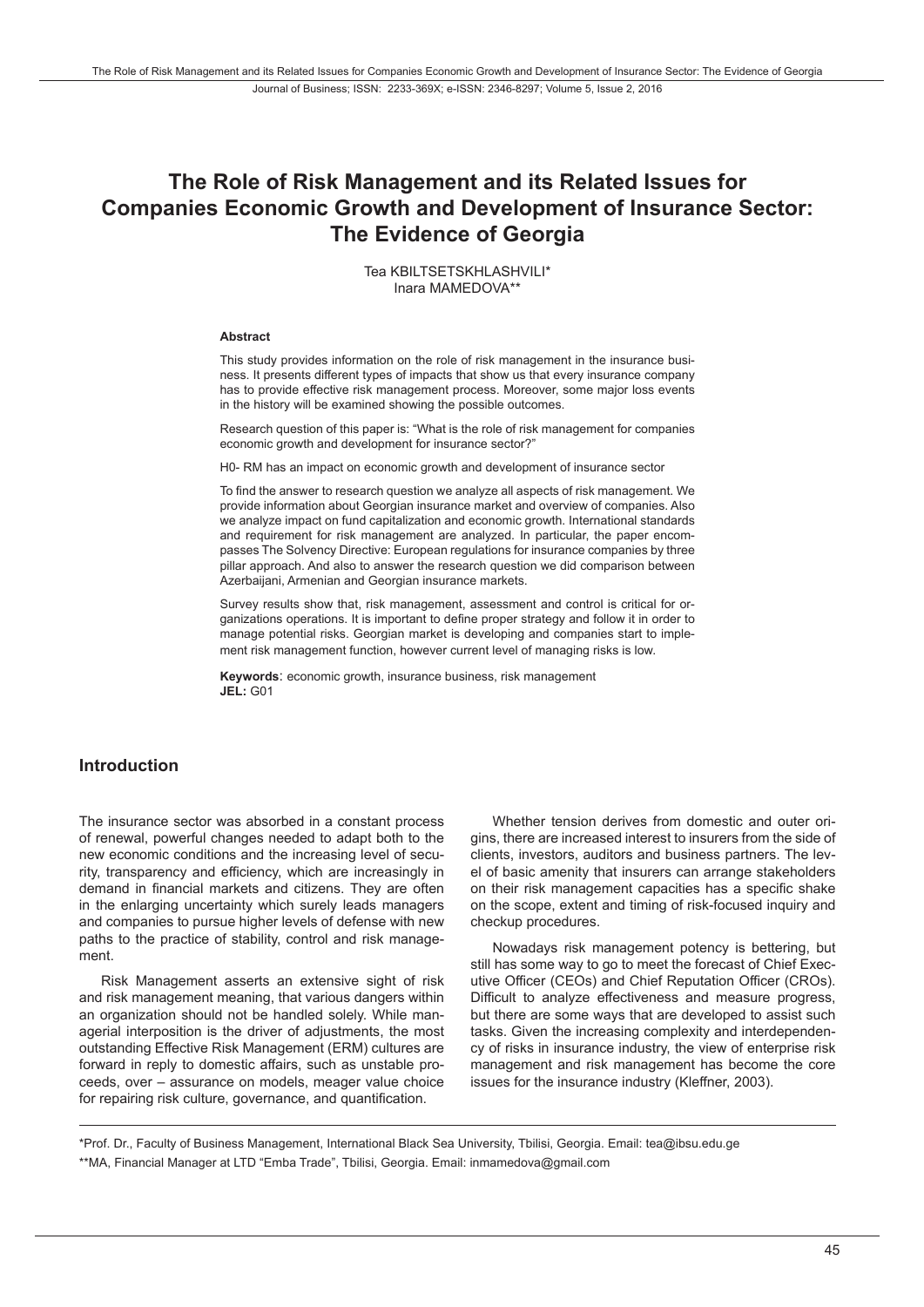Managing risk is at the heart of what an insurance company must do, because it is its business. Insurance companies make money by controlling different sorts of risks for persons, community and legal entities, the danger of decaying too youthful, abide losses due to synthetic or innate debacles, experiencing their assets, doomed the ability to proceed from function disruption, and so on.

The general aspiration of this article is to increase understanding of the concept and role of risk management and its' related issues for company's economic growth and development, identify major problematic areas, and develop competitive strategy.

- To know about various analytical tools that can be value in insurance sector.

- To understand risks that have vital importance in insurance industry and how to evaluate and analyse them.

Nevertheless, it is relevant to sign that the purpose of risk management is not to cancel risk and volatility, but to follow it and operate it. Risk management grants organizations to pinpoint and appraise their dangers; set risk patience based on their global corporate aims; and take the mandatory behaviors to regulate risk in light of those aims. When done correctly, risk management contributes to the conducting climate that abutments a heavy economic control and risk reduction, as well as a reasonable risk to take advantage of retail opportunities. Question then naturally arise: how does the insurance industry manage risks? This paper investigates to reply this question using proof from current scrutiny of the business. There is also proof to signify that insurers' risk management routine has been reconstructing considerably, and this is of course to be received.

Risk management instruments and routines across the insurance industry have ahead in position considerably in current years—and it's better thing they have. Such development and exercise of risk management programs, including financial capital models, more cultured management of disasters and active hedging programs, give priority to force the insurance industry to cope with their increasing uncovering to promising uncertainty in earnings and capital. These current adding to the industry's risk management arsenal are the latest proof of ongoing exertion to respond to alteration risk dynamics. In this paper we have tried to analyze the key risk management flows in the insurance business and distinguish how risk management forces the general rating process and the growth of capital necessities.

### **Problem Background**

Regulatory and market forces create incentives for the Property and Casualty (P & C) and life insurance companies to the revision and improvement of strategies, processes and infrastructures for performance measurement and risk analysis.

Leading insurers assess risk management, aligning the risk management model in the business model and focusing on cumulative impacts (gross and net) and the product. This allows risk managers to understand their organizational savings across the business model and to reduce these impacts, both economically and efficiently as possible.

Insurers, which regularly evaluate, stress, and update their risk management capabilities, will be better outfitted to meet the belief of policyholders, shareholders and regulators, as well as their strengths in a competitive manner. This viewpoint explains how insurers can evaluate and adapt their risk management capabilities as part of an overall competitive strategy that includes:

- Periodic evaluation of risk management options in the light of the leading market practices and changes in business architectures;

- Technical assistance with the execution and management of improvement initiatives;

- Review of risk management options for executive management or board.

The problems that insurance company is facing in everyday life are some of them:

- The risk of pricing and underwriting is inadequate to solve the risk profile (s) of some of their accounts;

- Risk of solvency if there are clients who cannot pay;

- From an asset liability management view, the huge cash expenses produced by the destructive claims could upset the insurer's investment policy if such expenses are not cautiously trained;

- Problem of identifying of effective risk management. We have seen two classes of ways being used globally to scope risk management effectiveness. One approach likes to be emotional, principles-based and pliable, and the other ones to be more process-driven and rules-based;

- Inflation/deflation was a key concern for insurers and reinsurers;

- We have shown how an enterprise approach to risk management can be used by creating a binding cost, insurance policies, and the whole policy in the field of risk management. This policy includes a security assessment risks at the crucial level and legible methods to control these risks through initiatives, operational, capital structure and/or capital market (Global Risk Center, 2009);

- Finally, we showed how information technology can help achieve helping enterprise approach to security risk management. Such ways should assistance insurance executives to increase the best cash flow and more efficient management of cash efflux, which should lead to a higher level of value with time. But the development of such values is the aim of each business, insurance and non-insurance case.

Risk management as all business activities are connected to, starts with strategy. After the formulation of strategies, managers tend to set the control to enable them to carry out their strategy, using optimal cost factors and effective management of risks produced by these management drivers. Such often and most suitably revolves around the organiza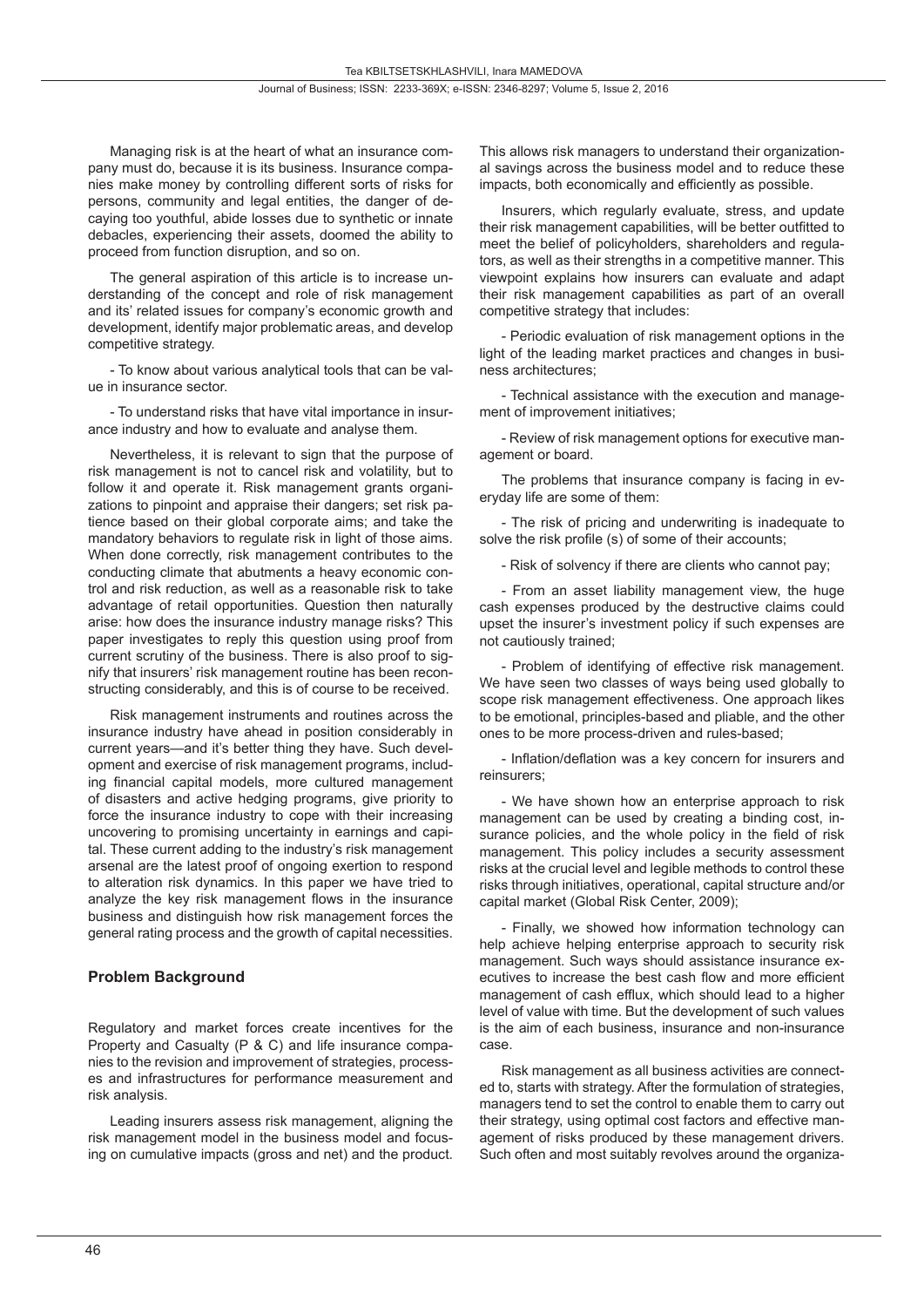tional structure, methods and facts (Crouhy, MarK, & Galai 2001).

#### **Methods and Data Collection**

According to the given literature it is obvious that different types of methodologies and researches are available to generate data and information relating to the particular topic. Some of them use classical "event-study" analysis to assess possible reactions of insurers to operational risk and the role of operational risk management as a part of company's strategy. There are no rules for the selection of research methods, nor does the best method of research, the use of each method depends on the form of research question, the research objectives and the contextual situation. Selection of the most suitable method of investigation is largely dependent on the goals and intent of research data type needed for the study. Combining both quantitative and qualitative research methods were more powerful than a single approach (Stewart & Cash, 2006) and very effective. For this research, as insurance market is developing in Georgia and it is difficult to conduct event-study or use historical information, we decided to conduct a survey using simple questionnaire. Interviews and questionnaires are effective tools to gather opinions, attitudes and descriptions. Questions included in questionnaire were easy to understand and did not require specific knowledge in operational risk management. Moreover, it gives us clear answers. However, small interviews were conducted with managers in order to get detailed information.

#### **Insurance Industry and its Effect on Economic Growth**

#### *Functions of Insurance Companies and Economic Growth*

Insurance companies, as part of the financial system, to perform a number of functions of the financial system, as well as through certain channels, which are recognized in connection with the development of endogenous growth models could contribute to economic growth. Simultaneous literature on the relationship between financial development and economic growth combine theory of financial intermediation and the two types of endogenous growth theory (Eikenhout, 2015).

#### *Insurance and Economic Growth*

Ensuring the protection, insurers could affect economic growth through the channels of marginal productivity of capital, technological innovation and the level of savings. Insurance companies reimburse.

With the possibility of transmission of various types of risks for insurance companies, the risk of adverse economic units more induced to buy goods and services, in particular, the higher the value. Thus, insurance supports the demand or consumption of goods and services, which stimulate production and employment and, finally, economic growth. Companies are exposed to various risks, liability, property, disability and illness of its employees and the lives of key employees have the ability to manage these risks by transferring the insurance companies. This allows companies to focus their attention and resources on their core business (Abrams, 2007). Thus, they are more willing and able to take a real investment, which leads to higher rates of economic growth. In addition, enterprises are encouraged to take not only investments, embodying existing products and production processes, but also those that include technological innovation. Namely, being innovative requires a willingness to take the risk. Although insurance, cannot change the attitude of the economic unit of risk (risk aversion does not change with insurance), plays a key role in the liberation of the spirit of enterprise. Thus, the insurance helps entrepreneurs take innovative and more profitable projects. Without metallization of risk pooling and transfer mechanisms that provide insurance companies, some economic activities will not take place and a positive impact on social security will fail. In other words, by creating a more secure environment, insurance promotes investment and innovation and economic growth (Phutkaradze, 2014).

The positive impact on economic growth through more efficient distribution of resources can be realized by reducing the social security burden. The increase of elderly people and falling birth rates, while at the same time, people have come to expect a high level of health care and pensions. This makes a lot of pressure on the social security system and could have a negative impact on economic growth. But private insurance companies can give their contribution to the social security system problems. They provide protection against the financial result of illness or injury, unemployment and retirement. Thus, insurance products such as life insurance and payment of health protection can replace the state safety program. Risk assessment is reflected in the price of insurance, and political conditions.

#### **Comparison of Insurance Business of Three Countries: Georgia, Azerbaijan and Armenia**

All countries, except Georgia introduced the unemployment insurance system and some active measures on the labor market, but the number of beneficiaries and benefit rates are extremely low. In order to prevent long-term unemployment, maintain employment and facilitate the reintegration of the unemployed return to the labor market, a significant increase in resources for active labor market measures, combined with improved design and targeting and strengthening employment services capacities are crucial. This refers to measures to create jobs, specifically, the promotion of a business friendly environment for small and medium-sized businesses, but also measures aimed at the supply side of labor market, and here, in particular the most vulnerable chain include women, the elderly and young people. Given the limited resources, capacity-building in monitoring, evaluation and impact assessment to measure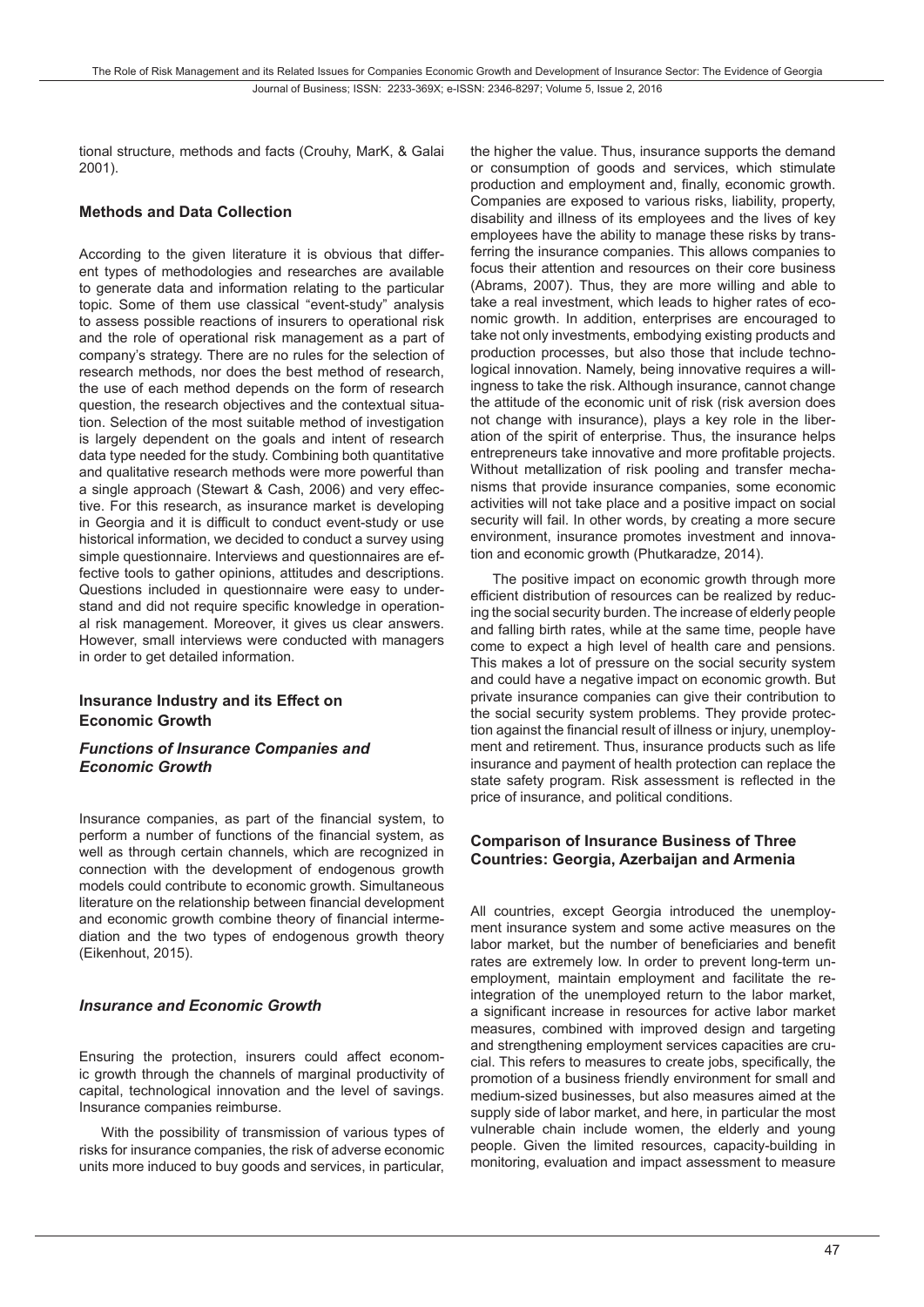the impact of active labor market measures are of crucial importance. In Armenia, a former State Social Insurance Fund was renamed the State Social Security Service and previously retained separate social insurance contributions have been included in the state budget in 2008 fiscal decentralization efforts aimed at strengthening the tax collection at the community level and at the same time some social responsibilities have also been shifted to the community level, but at the moment it is not clear whether all local authorities will be able to meet all its obligations. Basic social protection programs are financed by allocations from the central budget (Asian Development Bank, 2014-2018).

In Georgia, a former State Social Insurance Fund US stopped its activities in 2007 and was replaced by the Agency for Social Service, responsible for the management of almost all social security benefits, including pensions and means-tested social assistance payments.

In Azerbaijan, the benefits of social protection are implemented by two institutions: the benefits of contributions under the jurisdiction of the State Social Protection Fund, while social assistance benefits means-tested managed directly by the Ministry of Labor and Social Protection of Population. In the case of Azerbaijan State Social Protection Fund has main role, in particular in relation to modernization of the pension system management, which is considered in the country as an important pre-condition for the implementation of further reforms. In Armenia and Georgia, however, detached pension management institution established at an earlier stage was dissolved. Pensions in both countries are invested directly from the state budget. By this, the financial autonomy of the institutions of social security has been limited, and the administration was more closely associated with the government.

### **The Solvency Directive: European Regulations for Insurance Companies**

Different sectors have different regulations. In this chapter the European regulations will be described as put down in the Solvency Directive. The Oxford Dictionary defines solvent as: "Having assets in excess of liabilities; able to pay one's debts". The solvency ratio in insurance companies refers to the amount of capital available compared to the premium written. After the description of the Solvency Directive, the link between ERM and the Directive will be made.

In the European Union (EU) there are centralized requlations for the solvency of the insurance industry. These regulations have been put in place to protect the consumers against the risk of insolvency of insurance companies. The EU's solvency regime was created in the 1970's and contained a specific set of outlined solvency requirements. In 2004 the Solvency I project came into effect. The Solvency I regulations did not differ very much from the earlier regulations, focusing on calculations of the solvency margins. Solvency I can be seen as a robust and easy to understand system which is inexpensive to monitor. The downside of this system is that it is mainly volume based and not explicitly risk based.

To really change the regulations, the Solvency II project was started in 2001. When Solvency II comes into effect in 2016, it will replace multiple insurance directives currently in place. The key objectives of Solvency II include an improved consumer protection, modernized supervision, a deepened EU market integration and an increased international competitiveness of EU insurers.

Solvency II is not just about capital requirements. A lot of risk management aspects are covered in the Solvency II program. Different aspects are covered in the three different pillars; 1) Capital Requirements, 2) Governance & Supervision and 3) Enhanced Reporting and Disclosure.

### **Fund Mobilization by Insurance Companies and Fixed Capital Formation**

Finance is the life of any business organization. Business organization cannot function effectively if funding is not handled properly. They require a proper planning, control and decision-making in relation to financial issues of any organization. Insurance companies also require the proper use of financial resources. Insurance is a contract between the insurance company (insurer) and the insured (the insured) in return for a fee (premium). The insurance company promises to pay a certain amount to the insurer or at a later stage, or upon the occurrence of a specified event. Insurance companies differ from mutual funds in the context that: while the main business of the former is to ensure the protection of the risk and investments in securities, it is incidental to the principal to provide protection against the risk function. Accordingly, insurance companies invest their funds in the stock market, money market, bond and gilt market. An important function of financial intermediaries, such as insurance companies in the economy is to mobilize resources at all levels of income and geographic areas adequately, timely and cost-effectively. That is to mobilize savings from the savings surplus economic units of the same channel saving deficit economic units, such as the business sector. Thus, insurance companies are selling their commitment to raise funds to be used for acquisitions commitments (Bodie, Kane, & Marcus, 2005). Insurance companies raise funds through the sale of policies and adoption of savings deposits and adequately invest those contributions in a variety of forms of investment security. Insurance companies differ from other companies is that their assets and liabilities are overwhelmingly financial nature, but the investment can be specifically and collectively translating into growth of capital accumulation in the economy.

### **The Enterprise Risk Management - Integrated Framework by COSO**

Prior to the introduction of the ERM – integrated framework, COSO had successfully introduced the Internal Control – Integrated Framework in 1992. After seeing the need for a framework to effectively identify, assess and manage risks, the COSO initiated a project in 2001 to develop a framework for evaluating and improving the ERM.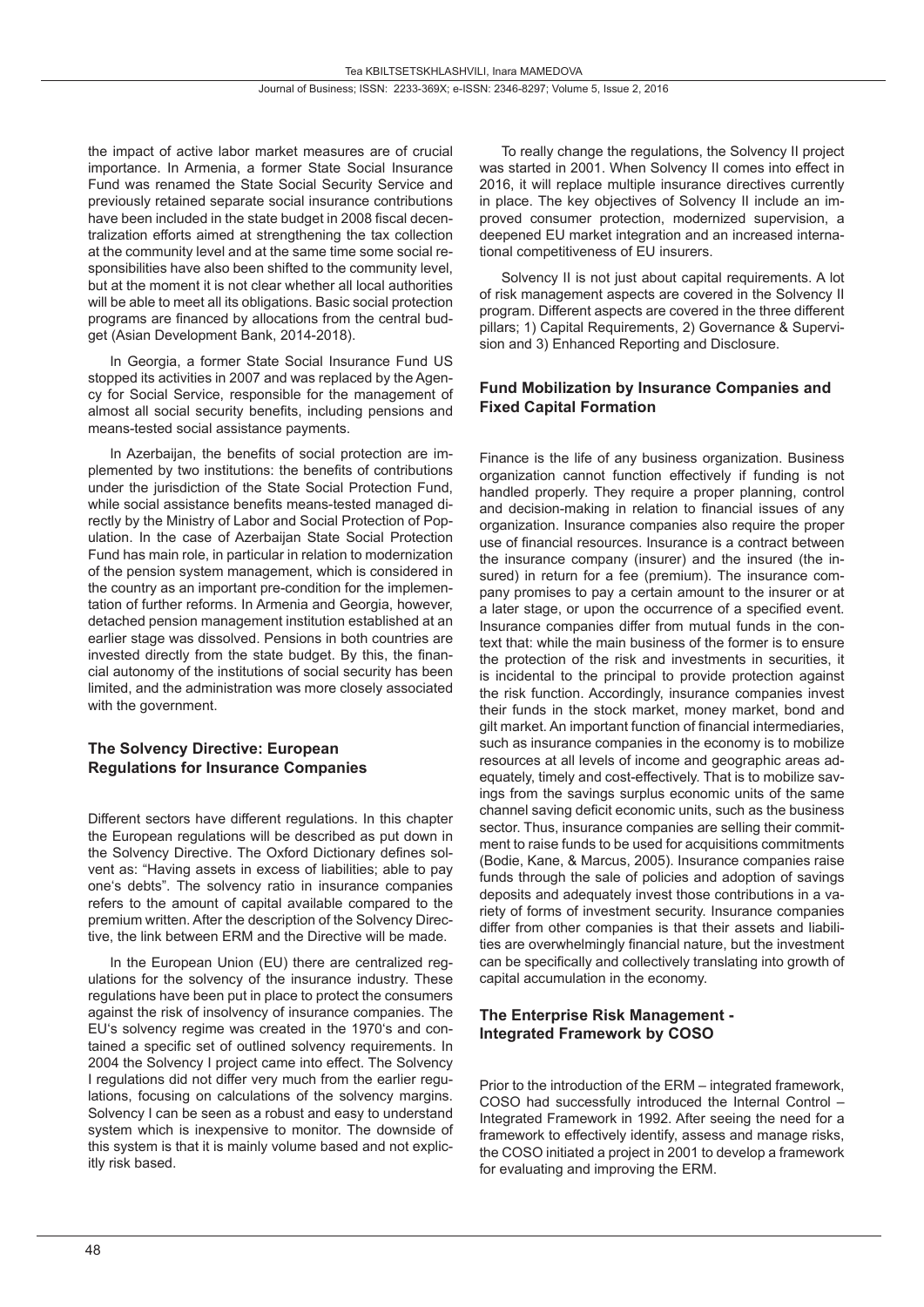To maximize value, management needs to set strategy and aims to optimally return goals and balance growth and related risks. The following 6 capacities basic to ERM will assist management to reach firm's performance targets while preventing loss of resources. Management needs to align risk appetite and strategy by considering the firm's willingness to take risks in evaluating different strategic situations. Related objectives need to be set and mechanisms need to be developed to manage related risks.

ERM will enhance risk response conclusions by assisting in recognizing and appointing other risk responses such as risk reduction, avoidance, sharing, and acceptance.

By implementing the ERM, the firm obtained an increased ability to identify potential events and establish responses, reducing surprises and operational losses.

Companies face risks in different parts of the organization. ERM helps to identify and manage multiple and cross-enterprise risks by promoting an effective response to the interrelated impacts of these risks.

Considering the full range of potential events, management is positioned to identify and actively implement the features.

ERM also assists in improving the deployment of capital. After receiving reliable information about the risks, management can effectively assess the overall capital needs and improve capital allocation.

The first dimension is the achievement of objectives. The four categories in which objectives will be achieved are shown on the top of the cube. The classification of aims admits a focal point on 9 separate aspects of ERM. Objectives relating to newsgathering and agreement are within the entity's control, while strategic and operation objectives are answerable to extrinsic events not always under the entity's control.

The second dimension includes the eight completing components of ERM and is shown on the front of cube. These components are derived from the management company and are able to work and integrated into the management process.

The entity's units are depicted in the third dimension on the right side. The three-dimensional image of ERM model portrays the ability to focus on the overall economic entity in the ERM, on all three dimensions, or for the purposes of categories, components, essentially a unit, or any subset of it.

### **Research Methodology**

We have described the methods selected for analysis from a selected perspective and data collection, and the reasons for why these methods were chosen in comparison to the other alternative methods. Analysis includes working with the data, their organization, breaking them down into manageable units, synthesizing them in the search for models to discover what is important and what needs to be learned, and decide what you will say to others. We use interviews and questionnaires and also we analyze our research question through Two Sample t-Test with different dispersions and regression models. Many researches were made about this question and one of them was made by Ward and Zurbruegg (2000), they used the Johansen trace test and the maximum co-integration and Granger Causality equation. Co integration Test results have shown that in most cases there is a long-term relationship between the size of the insurance market and economic growth. The research question is: "What is the role of Risk Management for Companies Economic Growth and Development for Insurance Sector?" Thus, in order to find the answers to these questions based on empirical observations we have selected this specific subject as our choice of study.

#### *Preconceptions*

In order to be objectively involved in the work we needed to have certain pre-involvement or interest in the field of study. This helped us choosing the appropriate methods and tools for data collection and analysis. Setting objectives was not an easy task, and for our study we had to go through a lot of discussion in order to specify our objectives for this study.

The purpose of the paper was to investigate impact of risk management on insurance industry and by the way, the impact of insurance industry on economic growth. This issue has a special meaning for investment and for transitional countries, which are developing their growth policy. The research also includes statistical review of insurance companies in Georgia.

In the presented research we will use the hypothesis testing and qualitative approach because we think they are the best approaches that have a link with research methods to answer our research questions. We start with the questionnaire and interviews that we conducted in insurance companies. Then we analyzed their answers and started to test hypothesis and regression model. To answer research paper we use several ways in order to get efficient and right answer. Contribution to the knowledge would be made when the findings are not in accordance to the theoretical framework and reasons are provided by the respondents to support their views or opinions of rejecting particular observations/findings.

### *Data Collection*

Our data collection was initiated with the secondary data sources, on the basis of which our theoretical framework was constructed. Finding exactly specific and relevant secondary sources in accordance to the chosen research question is a complex activity, as it is a tough job to find objectively same previous or current work. But reasonably relevant secondary sources have been identified and included throughout the thesis work.

For primary data collection we have opted for face-toface interviews. We carried out semi-structured interviews from the respondents based in Tbilisi, Georgia. Semi-struc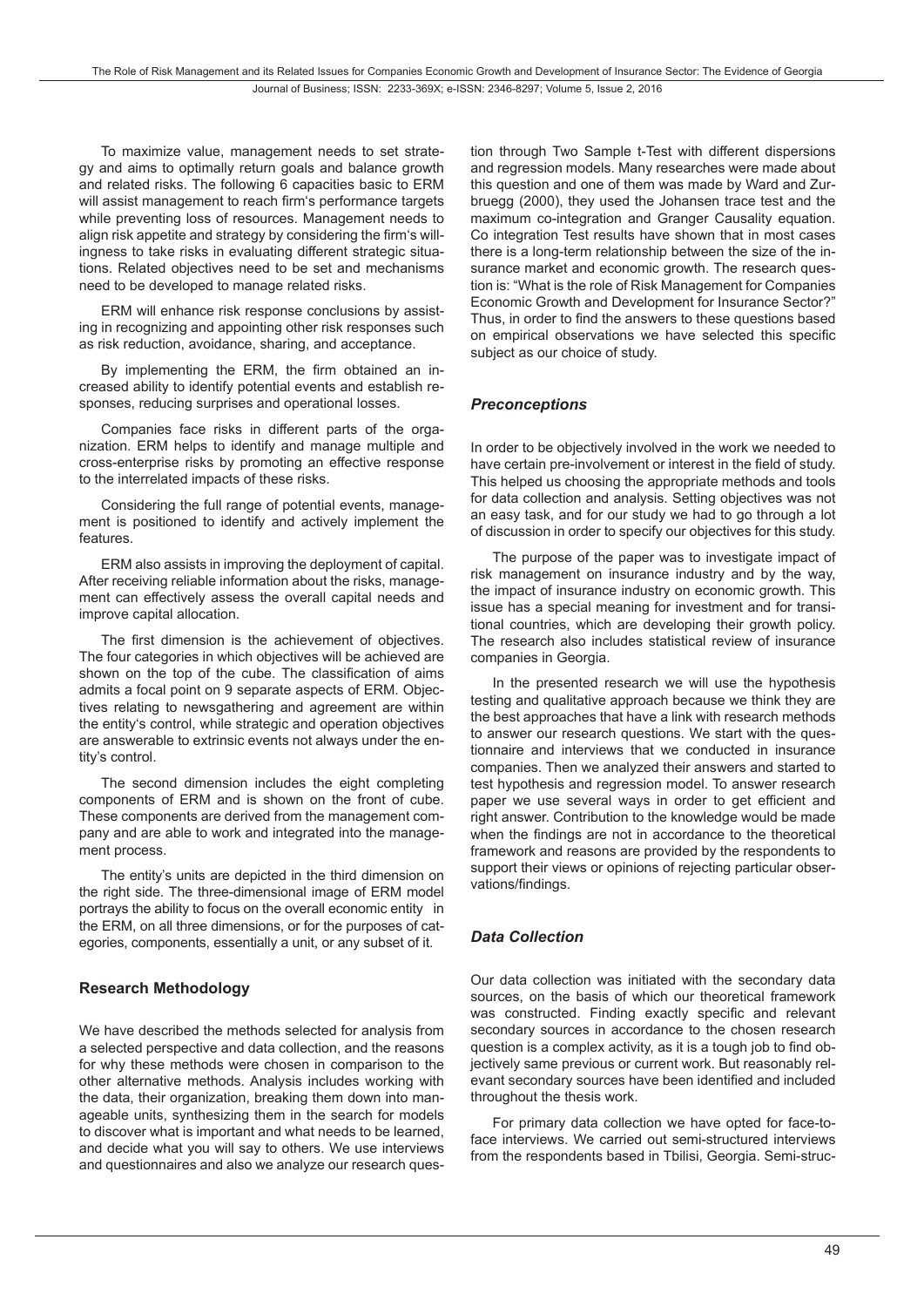tured interviews provide the researcher with the ease of producing a list of questions on specific topics, which are formulated into the interview. We used open-ended questions in the semi-structured interview, as it provides much more room to the respondents to express their views and reasons. In semi-structured interviews, the order in which the questions were asked might vary, but it is preferred to keep track of the questions in the same order as in the interview.

### *Sample Selection*

This study focuses on the approach of risk management of insurance companies in Georgia towards economic growth. Our sample is the respondents from insurance companies which are operating in Georgia. All the samples are selected from Tbilisi, Georgia (approximately 12 insurance companies).

Firstly, we are going to conduct the research in the following way: we will approach the insurance companies operating in Tbilisi and we would try to interview their Chief Financial Officers (CFOs), accountants or managers. Grouping all the different nature companies into one set would complicate the data analysis and drawing appropriate unbiased conclusions would be difficult.

Our research purpose was to discuss about the relationship between risk management, insurance companies and economic growth and we collected data through semi-structured interview and identified the result which replied to our research question.

### *Research Results*

Thus, the functions of insurance companies - providing the means of risk management and of resource mobilization and allocation - are essential for economic growth. The results are confirmed in terms of life and non-life insurance and general insurance, even after controlling for other determinants of economic growth and endogenous. These data are consistent with the arguments of the theory linking finance growth. The results may be suggestive for the policy makers of the insurance sector. The key to the implementation of policies that are going to provide institutional improvements, stimulate competition and increase efficiency, especially in the field of risk management, as well as the development of new products of insurance companies. Countries that are associated with demographic problems and problems with the social security system should continue to implement incentives to encourage greater participation of insurance companies in addition to providing private pension and health care public positions. The insurance sector will better contribute to economic growth.

According to questionnaires, we get some results that show us Risk Management unit exists but it needs improvement. According to the answers to the Question, if the company has trainings, and if workers know new methods of RM process, we conclude that insurance companies in Georgia get trainings and event practices about RM to their employees, 56% employees response that they have trainings and get new information about identifying and reporting risks. It means that efficiency in insurance companies in Georgia is at satisfactory level. 42% of respondents identify Risk Manager for accountability for results of top risks, this means that RM unit exists and clear responsibility is defined. 56% of respondents analyze that Risk Managers and their department manage its top risks effectively because all companies have their Year-end report, which shows how they effectively manage premiums and risks to get this premiums. 56 % of workers see that efficiency is the main benefit of their company. 34% of managers of insurance companies response that Risk Management in Georgia requires improvement in analyzing the risk. In analyzing data they don't make right time management, because of it 34% of respondents said that this step of RM process needs improvement. Compliance management and operational risks are highly important. Moreover, enterprise risk management has high level of effectiveness as well. We can assume that, managers defined the right risk types and identified their effectiveness positively.

At the beginning of the article, we get the hypothesis tested: RM has a force on economic growth and advancement of the insurance industry. Thus, we support the H0. To get this response, we tested it using regression models for the two measures on asset recovery, and one measure for return on equity. In these regression models two indicators: ERM, ERMRC and ERMBOARD, two Sample t-Test with different dispersions were used. These indicators assess the implementation of ERM.

When testing these hypotheses, the null hypothesis is being supported, until it is significantly rejected (Moore & McCabe, 2005). This means that until the alternative hypothesis could be supported, the null hypothesis cannot be rejected. For this research, this means that the hypotheses are only supported, when there is significant evidence for that. In the case that the results are not significant, the null hypothesis is supported. For this research, this means that if there is no significant evidence for a positive effect of RM implementation on firm performance, the null hypothesis is rejected that it does not have an effect. With the results of the regression models, the hypotheses could be tested. The test used to determine whether the hypotheses are accepted or not, is called the t-test. In such a test, it is determined whether the sample mean is significantly different from the hypothesized mean, in this case > 0, based on a certain confidence level. A confidence level gives an indication about how much of the total population will fall into that sample. When a confidence interval of 5% is used, 95% of all observations that are done within that population will find the same conclusion.

In this case, a confidence interval of 5% is used, based on other researches In this case, the first hypothesis in this research will be accepted when the β for ERM and performance is  $> 0$ , within the confidence interval of 5%.

Further, the hypothesis for the nonlinearity will be accepted when the β for ERM2 and performance is  $> 0$ , within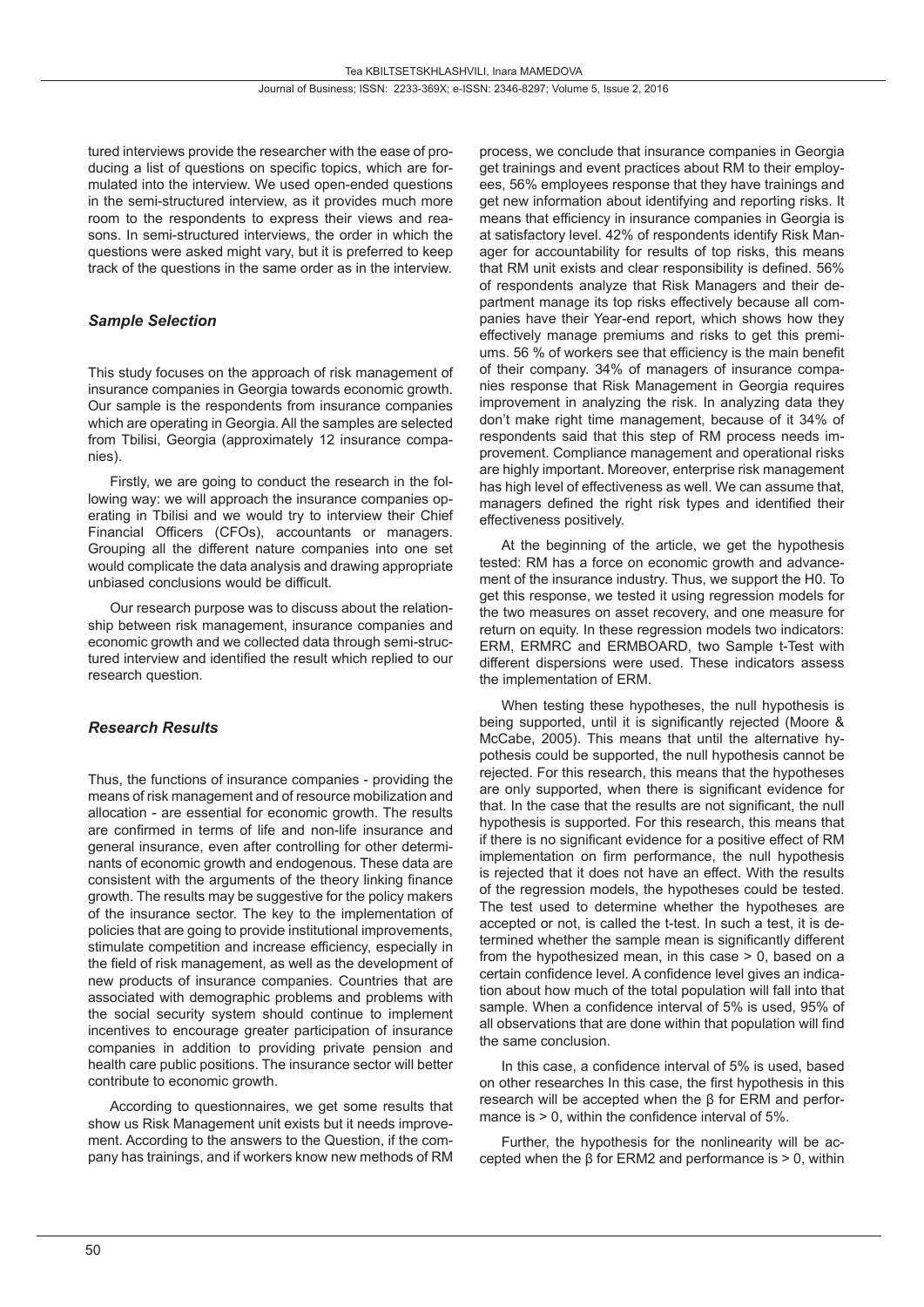the confidence interval of 5%. The same goes for the influence of the financial crisis on RM and performance, which is accepted when β is > 0 between ERM and performance, when the financial crisis dummy counts 1.

Two independent variables are chosen: insurance premium and GDP. Confidence interval of 5%

 $T$  critical = 1.78

 $D= 6$ 

T critical two side = - 2,57

-1,78>t6>-2,57

Accepted Ho: Development of insurance sector has an impact on economic growth.

## **Conclusion**

Currently, the organization increased its recognition of the importance of operational risk management. Identifying and understanding the operational risk management will help to make more effective strategies and long-term planning. This document contains information on RM role in insurance market in Georgia. These indicators assess the implementation of ERM.

We analyze that Risk Management is in developing stage in Georgia, but take place a big role in insurance industry. Through our questionnaires and regression model we conclude that economic growth also is depended on risk management in insurance industry.

RM is important for all stakeholders of the insurer (insurers, investors and supervisors), as well as the overall stability of the system. Insurers have long run their underwriting of risks, but the science of managing all of their risks of work (the ERM) is still fairly new (though he quickly develops). While insurers will find significant value in the evolution of quantitative approaches to risk management, the benefits of quality approaches for certain types of risk should not be underestimated.

We recommend that the process of RM should be modernized so that a direct connection between the output of ERM model and an EBIT, which is the principal sign of the effectiveness of the company, is settled. The organization acquired the software risk provision, which different models. By determining the risk list, the company didn't change direction in favor of the many extra features than software. Main characteristic of the software is to conduct a risk analysis in accordance with certain probabilities for the various attainable consequences for each determined risk. This characteristic has been incapacitated, because the model risk in the company only wants the aggregate likelihood of each determined risk. Thus, it should be favorable to improve the risk model so that the various attainable consequences for each determined.

Risk management regularly has become main management activity. Organizations that appreciate their risks better than

their rivals are in a very favorable place to attract risk of competitive advantage. Greater ability of risks provides the strength to deal with the risk that threatens rivals design situation better than the competition, as well as for risk management at the lowest cost.

In addition, we recommend considering the future consequences of current policies aimed at increasing foreign direct investment and economic growth. In addition, there should be an effective mechanism for risk transfer and financial intermediation, which allows the policyholder confidence in the strength of risk management, as they focus their attention on the enterprise, which can lead to real financing and growth. Finally, the government should make policies that preserve both insurers and insured persons in the country, as it will stimulate people to take care of the insurance companies and to encourage companies always pay genuine claims promptly.

In summary, understanding the risks and risk management should be much improved - senior executives and board members should have more knowledge of risk management, which will help them to keep up with other business and innovation processes.

## **References**

Abrams, C. V.T. (2007). Optimized enterprise risk management. *IBM Systems Journal,* 46 (2), 219-234.

Asian Development Bank. (2014-2018). Azerbaijan risk assessment report and risk management plan. Retrieved from https://www.adb.org/sites/default/files/linked-documents/cps-aze-2014-2018-sd-03.pdf

Bodie, Z., Kane, A., & Marcus, A. (2005). Investments (6th ed.). McGraw-Hill Higher Education, California, San Diego.

Crouhy, M., Mark, R., & Galai, D. (2001). Risk management. McGraww-Hill, New York.

Eikenhout, L. (2015). Risk management and performance in insurance companies (Master thesis, University of Twente, Netherlands). Retrieved April 15, 2016, from http://essay. utwente.nl/66625/1/Eikenhout\_MA\_MB.pdf

Global Risk Center. (2009). Enterprise risk management: A driving force for the insurance industry. Retrieved January 19, 2016, from https://www.scor.com/PandC\_docs/SCOR\_ FocusERM\_102009.pdf

Kleffner, A. L. (2003). The effect of corporate governance on the use of enterprise risk management: evidence from Canada. *Risk Management and Insurance Review,* 6(1), 53-73.

Phutkaradze, J. (2014). Impact of insurance market on economic growth in post-transition countries. *International Journal of Management and Economics,* 44(1), 92–105.

Stewart, C. J.., & Cash, W. B. (2006). Structuring the interview. McGraw Hill.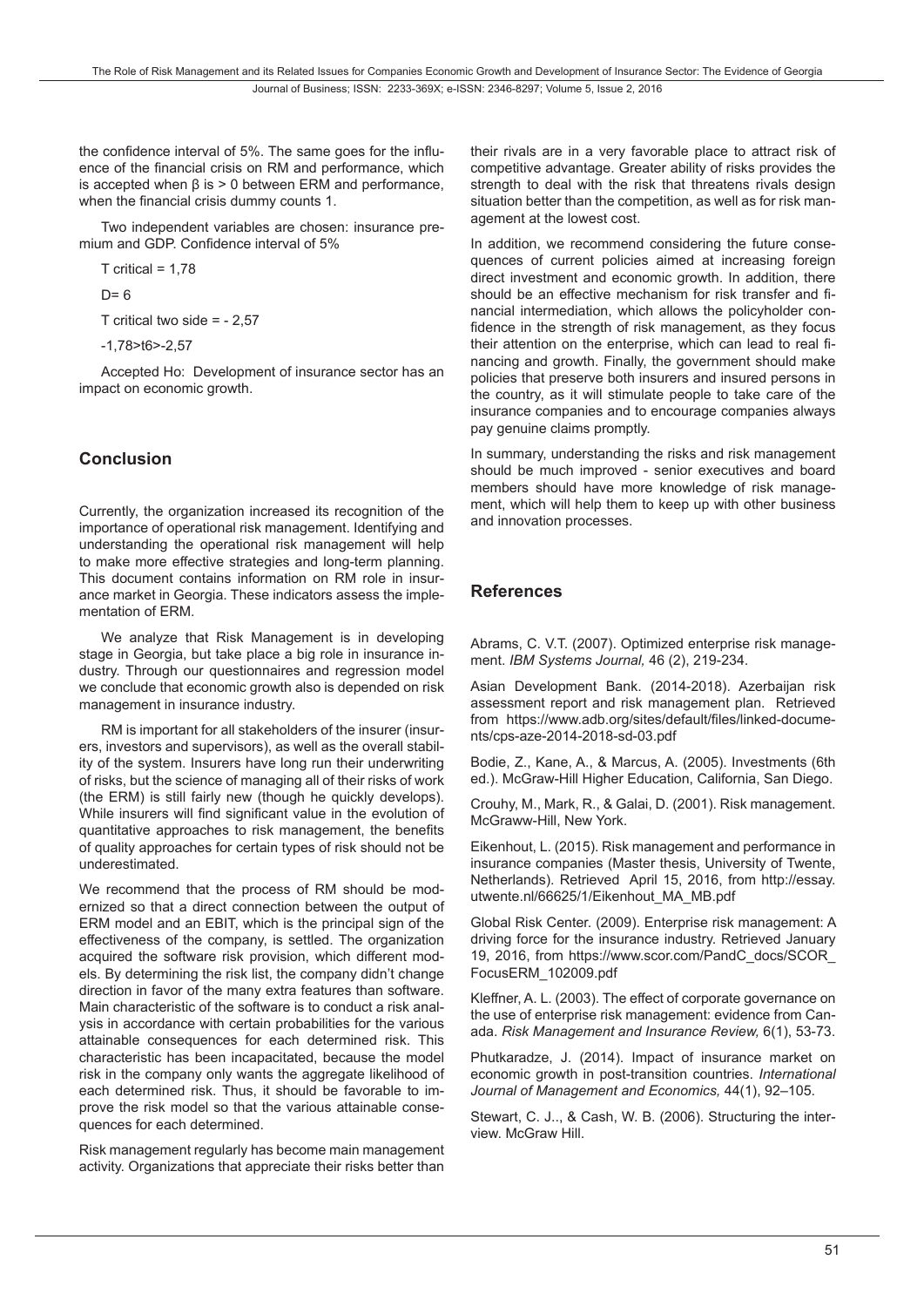Ward, D., & Zurbruegg, R. (2000). Does insurance promote economic growth? Evidence from OECD countries. *The Journal of Risk and Insurance,* 67 (4), 489-506.

### **Appendixes**

#### **Among Employees**

When we hold questionnaire, we got very interesting picture:

Question 1: Do all employees get some information and training on identifying and reporting a risk? Is there a risk reporting "hot-line"?



Figure 1. Getting Training on Identifying and Reporting a Risk

This question shows how often companies do trainings to their employees, and if they know new methods of RM process. Also, we conclude that insurance companies in Georgia get trainings and event practices about RM to their employees, 56% employees' response that they have trainings and get new information about identifying and reporting risks (see Figure 1).

Question 2: Who owns the top risks and is accountable for results, and to whom do they report?



Figure 2. Owning the Top Risks and Accountability for Results

42% of respondents identify risk manager for accountability for results of top risks, this means that RM unit exists and clear responsibility is defined (see Figure 2).

Question 3: How effective is the company in managing its top risks?



Figure 3. Effectiveness of Managing Top Risks

56% of respondents analyze that risk managers and its department manage its top risks effectively because all companies have their year-end report, which shows how they effectively manage premiums and risks to get this premiums (see Figure 3).

Question 4: Do you have in company positive culture for controlling risks? (see Figure 4).



Figure 4. Having in Company Positive Culture for Controlling Risks

Question 5: Are your company's risk management capabilities continuously improving to ensure "we are managing our risks effectively in a changing business environment".



Figure 5. Effectiveness in Managing Risks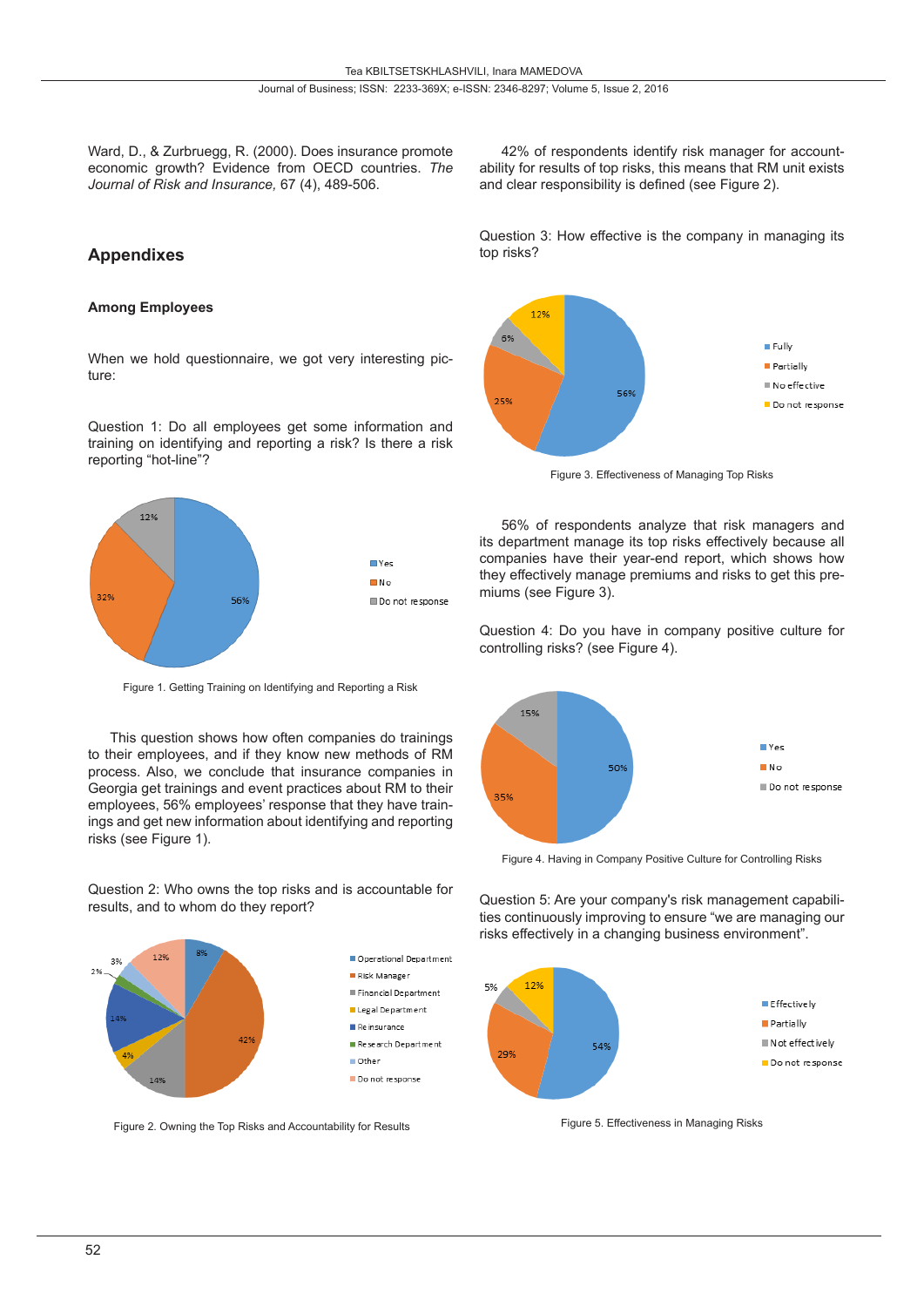This question shows how insurance companies managing their risks to innovations and 54 % response that they manage it effectively. It is positive side of this question (see Figure 5).

Question 6: What benefits have you received from your RM framework?



Figure 6. Benefits from RM Framework

Shows that Georgian companies which have RM system clearly see the benefits from RM framework and 56% answered that their main benefit is efficiency (see Figure 6).

Question 7: Rate your level of agreement with the following statements (see Figure 7): (1=strongly disagree, 5=strongly agree,  $3$  = neutral).



Figure 7. Rating of Statements

### **Among Management**

Question 8: Does the organization's ethics are managed effectively through building an ethical culture, setting ethics into its risk management, operations, performance management and disclosure (see Figure 8)?



Figure 8. Managing Ethics

Question 9: Does the board comment in the integrated report on the effectiveness of the risk management system and process (see Figure 9)?



Figure 9. Reporting Effectiveness

Question 10: Does organization determine the levels of risk tolerance (annual risk tolerance to be set with risk limits and appetites) (see Figure 10)?



Question 11: Does the organization ensure a framework for anticipating unpredictable risks (see Figure 11)?



Figure 11. Framework for Anticipating Unpredictable Risks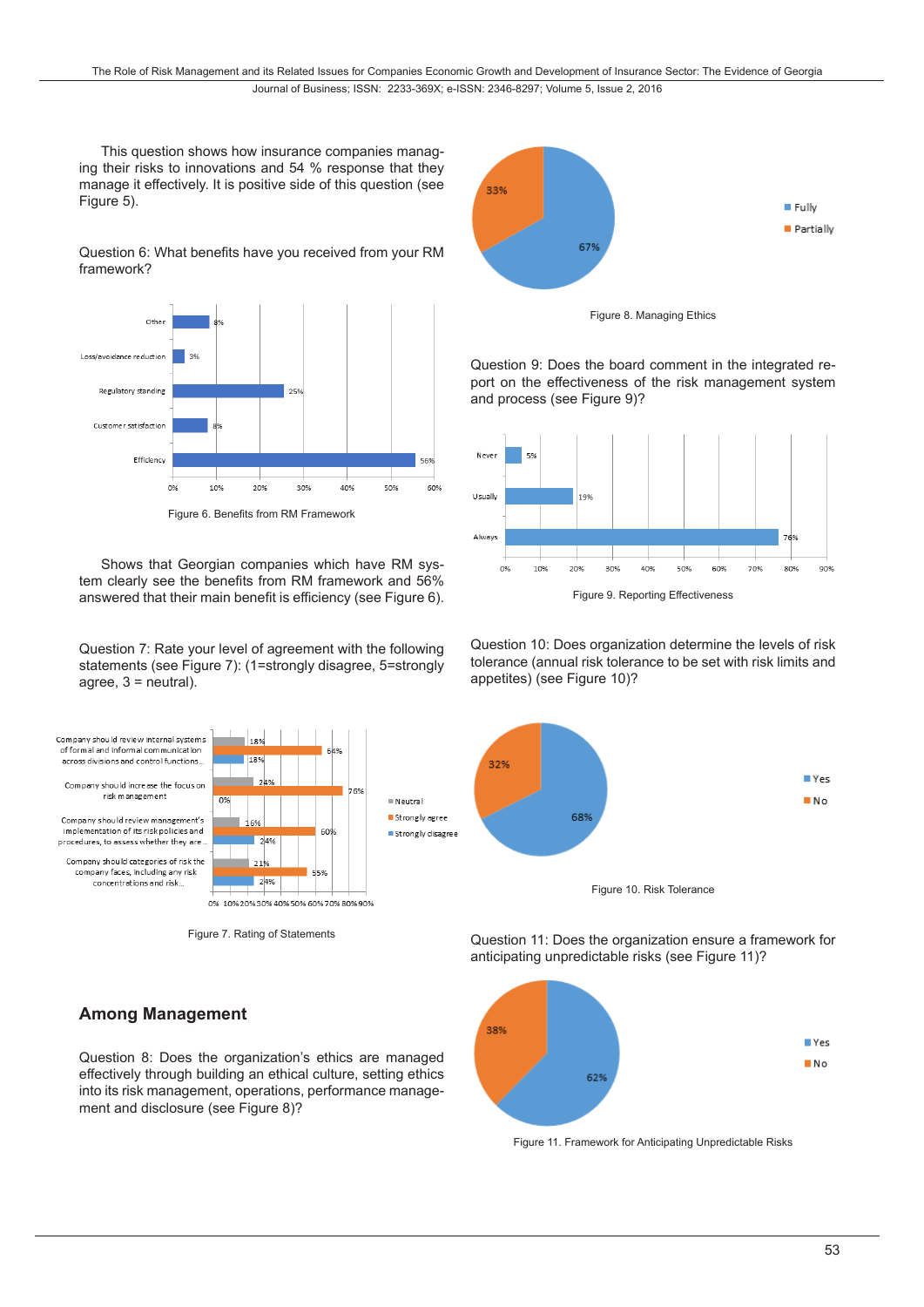#### Journal of Business; ISSN: 2233-369X; e-ISSN: 2346-8297; Volume 5, Issue 2, 2016

Question 12: Define the level of significance of the following criteria to your risk management program (1= high significance,  $2=$  low significance,  $3=$  medium significance,  $4=$ undefined) (see Figure 12).



Figure 12. The Level of Significance of the Following Criteria

Process

Question 13: What are the top risks for the insurance industry (see Figure 13)?



Figure 13. Top Risks



Figure 15. Areas of Risk Management Process that Require Improvement

We see that 34% of Risk Management in Georgia requires improvement in analyzing the risk. In analyzing data they don't make right time management, because of it 34% of respondents said that this step of RM process need improvement (see Figure 15).

Question 16: What is the time interval for risk assessment review in your organization?



Figure 16. Risk Assessment Review

Question 15: What areas of risk management process require improvement the most in your organization? (Select all that apply)

Figure 14. Using of RM

This question show that 43% managers do their job from reporting making by department, they do not have definitely

Question 14: For which decisions does the company use RM (see Figure 14)?

100% 50%